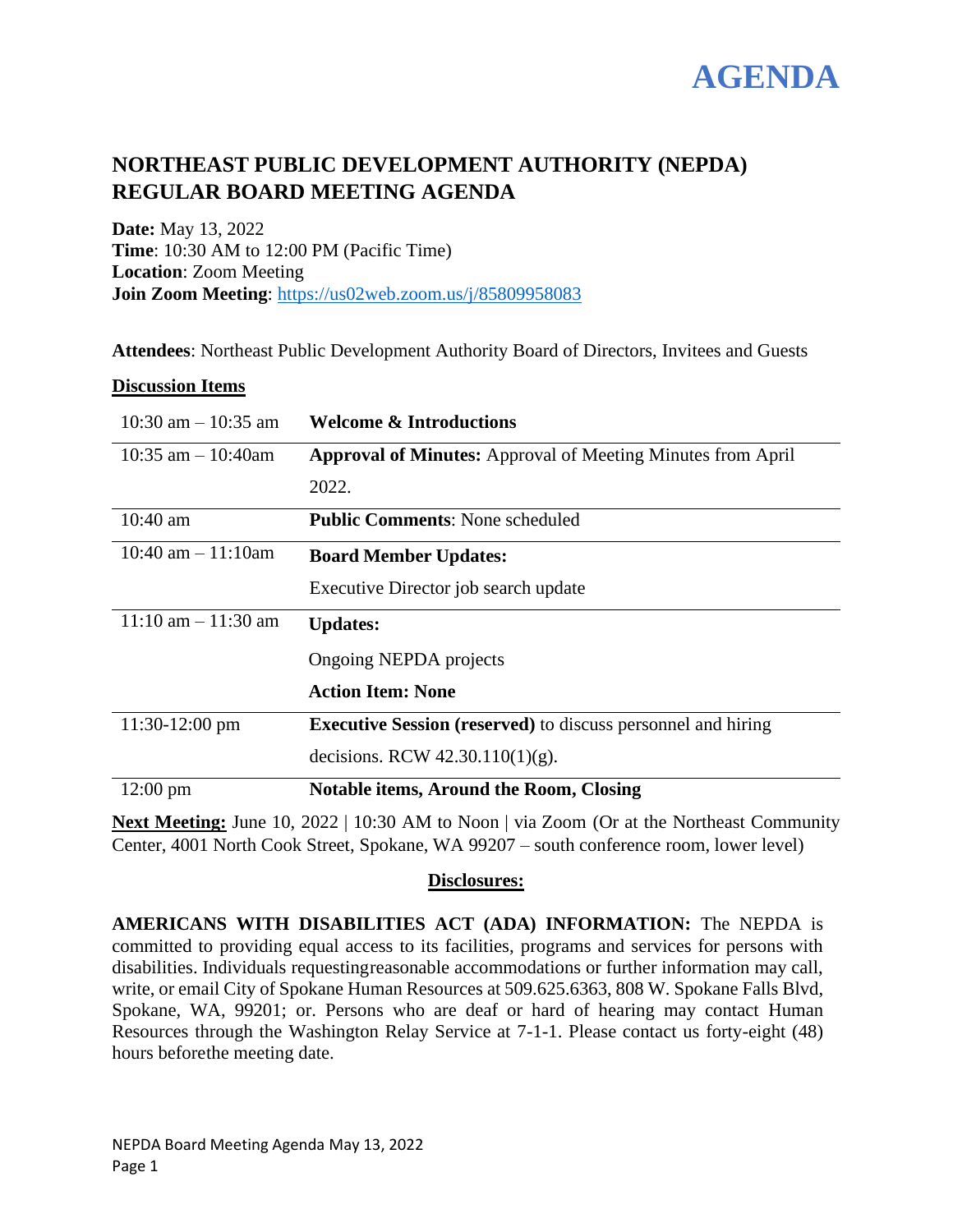

## **Executive Session**:

An Executive Session may be called during the meeting. The purpose must be announced and is limited by RCW 42.30.110. Examples include: (1) to discuss with legal counsel litigation, potential litigation and/or legal risks (RCW 42.30.110(1)(i)); (2) to consider the acquisition of real estate by lease or purchase when public knowledge regarding such consideration would cause a likelihood of increased price (RCW 42.30.110(1)(b)); and (3) to consider the minimum price at which real estate will be offered for sale or lease when public knowledge regarding such consideration would cause a likelihood of decreased price (final action selling or leasing public property shall be taken in a meeting open to the public)(RCW 42.30.110(1)(c)).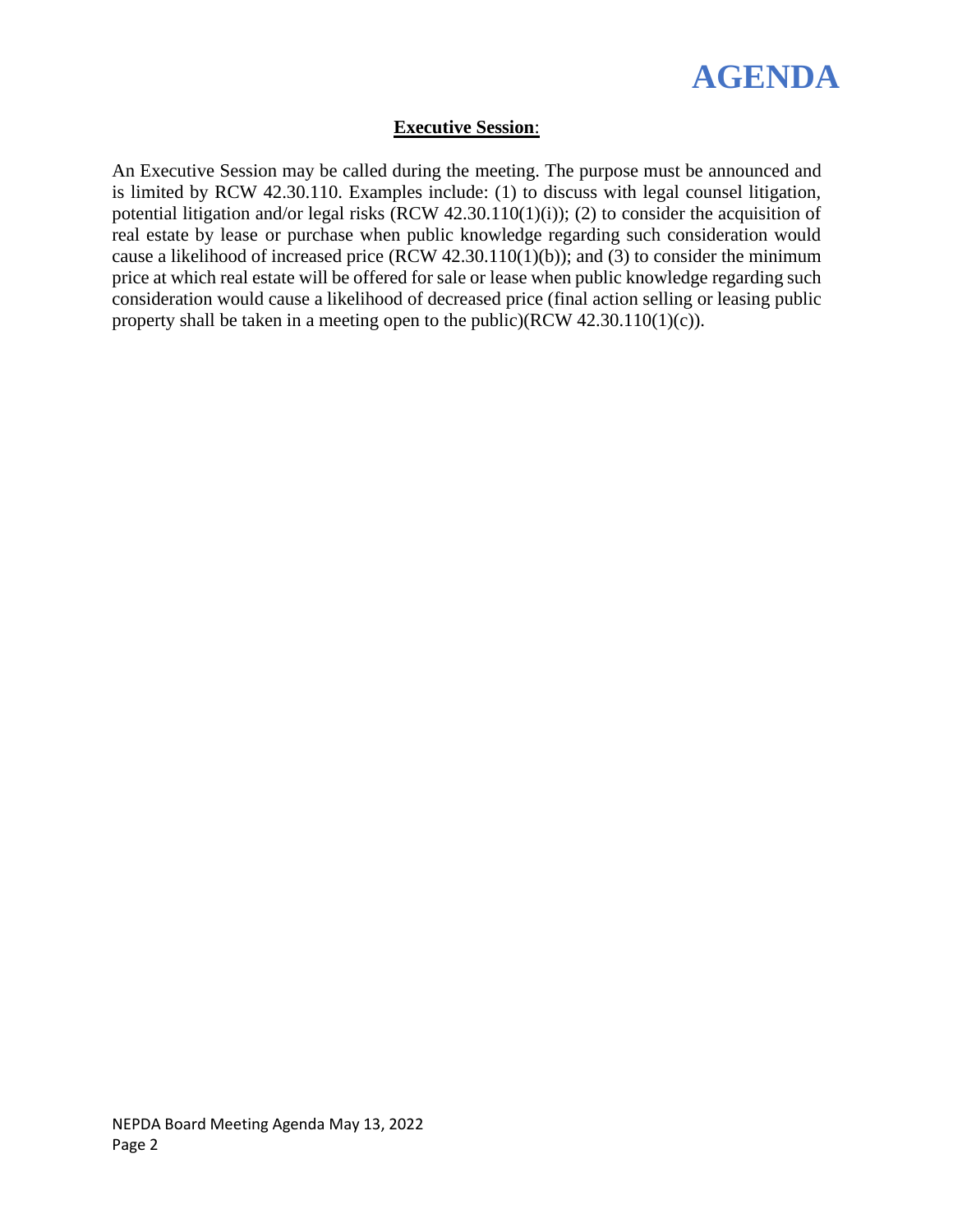#### MINUTES – Regular Meeting

#### **NORTHEAST PUBLIC DEVELOPMENT AUTHORITY**

Date: April 8, 2022 Time: 10:30 A.M. Location: Board Members and Public attendance via Zoom

#### **Attendees:**

Board Members present – Michael Cathcart, Josh Kerns, Marlene Feist, and Cindy Chipman.

Board Members absent – Scott Simmons, Cheryl Stewart

Staff – Megan Clark, Legal Counsel

Guests – Ron Valencia, Jeff McMorris, Collin Tracy, Shae Blackwell, Steve McDonald

#### **Welcome and Introductions**:

Chair Michael Cathcart called the meeting to order at 10:35 AM. A quorum was present.

#### **Approval of Minutes**:

A motion was made by Cindy Chipman to approve the March 11, 2022 minutes. The motion was seconded by Josh Kerns. The motion passed unanimously.

#### **Public Comments:**

None.

#### **Board Member Updates:**

**Executive Director Recruiting Update:** Executive Director search is ongoing. The goal for April is to review applicants further and get interviews scheduled with potential candidates. Board committee is still reviewing applicants and utilizing Sueanne Herkel's assistance.

#### **Further Board Updates:**

**ARPA Funds:** Chair Michael Cathcart submitted a letter to the County to do a match with ARPA funds, requesting a 1-1 match. There is also interest from the City in doing the same match. Michael Cathcart requested \$1 million from the County and City to support NEPDA. The NEPDA needs to identify specific projects that they can use the funds for. Jeff McMorris was present to answer logistical questions on how to get funds to the NEPDA. Discussion with Jeff McMorris on becoming eligible for the funds, how to utilize the funds and what projects may be available to use for funds.

Discussion by the Board of potential water, sewer or infrastructure projects, or possible utilization of funds for hiring the new executive director. Jeff McMorris explained how the process may work to use funds for new executive director under rehiring program. The Board wants to prioritize securing funds for any new